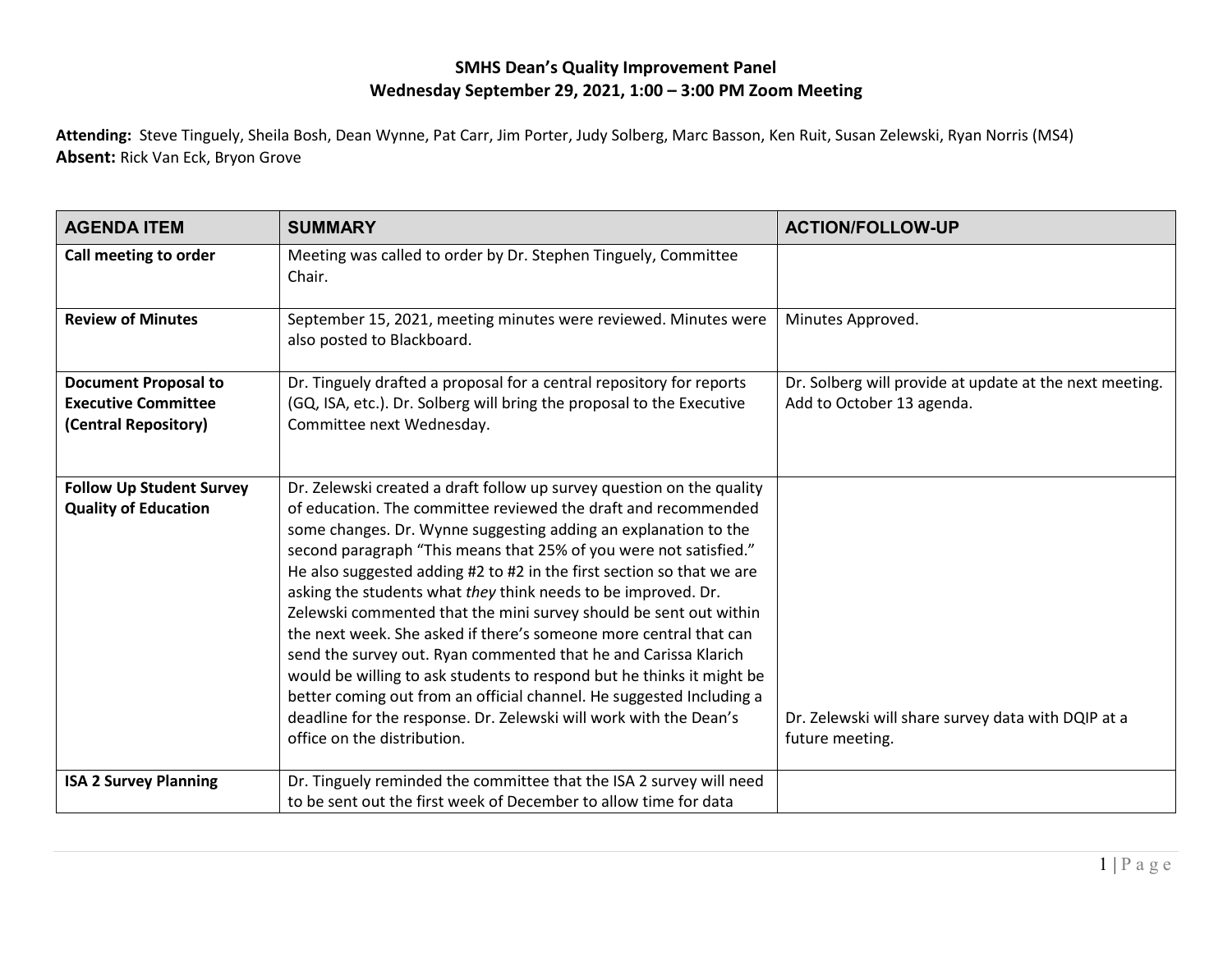|                                                        | analysis prior to our submission of the DCI. Dr. Zelewski and Dr. Van<br>Eck will work with Ryan Norris to accomplish this.                                                                                                                                                                                                                                                                                                                                                                                  |                                                                             |
|--------------------------------------------------------|--------------------------------------------------------------------------------------------------------------------------------------------------------------------------------------------------------------------------------------------------------------------------------------------------------------------------------------------------------------------------------------------------------------------------------------------------------------------------------------------------------------|-----------------------------------------------------------------------------|
| <b>Dean's Pre-Town Hall</b><br><b>Meeting</b>          | Student members of the four ISA committees as well as several of<br>the faculty committee members met at the Dean's request. The<br>meeting was led by Dr. Tinguely and primarily focused on how the<br>school could be helpful to the committee's in implementing their<br>recommendations. The Dean commented that he liked the energy<br>and commitment the students demonstrated. The Dean plans to<br>send a personal thank you note to all students who attended.                                      |                                                                             |
| <b>Academic Advising Student</b><br><b>Focus Group</b> | Dr. Tinguely and Sheila Bosh are meeting with some of the students<br>on the ISA 2 committees to obtain student perspectives on the<br>issues related to low satisfaction with academic advising. The<br>meeting is scheduled for October 6. Dr. Carr commented that the<br>topic of peer tutoring was a hot topic in a recent student meeting he<br>attended. Dr. Zelewski commented that students are talking about<br>wanting ongoing feedback at least at end of Phase 1 for their<br>academic standing. | OMA will provide updates at the next meeting.<br>Add to October 13 agenda.  |
| <b>Student ISA fatigue</b>                             | Dr. Tinguely mentioned that a student committee lead commented<br>to him that some students are experiencing ISA fatigue. Ryan Norris<br>commented that the fatigue is real and is being helped by receiving<br>support from Administration. Despite the fatigue he noted that the<br>subcommittee chairs understand that their members plan to work<br>with Dr. Zelewski on the ISA 2 survey.                                                                                                               |                                                                             |
| <b>Mock Visit Planning and</b><br><b>Scheduling</b>    | OMA is working on reviewing and Incorporating recommendations<br>from Dr. Nora and the External Self Study Task Force. Noted that the<br>Mock Visit will take place in early February. Calendars have been<br>blocked. A detailed schedule will be sent out when it's available.                                                                                                                                                                                                                             | OMA will complete schedule and provide updates.<br>Add to October 13 agenda |
| <b>FTE discussion</b>                                  | Discussed the tables in element 4.1. Dean Wynne commented that<br>an FTE is based on individual's full work week. We need to convey<br>how much time based on typical work week is devoted to the job<br>regardless of who they are paid by. He also commented that we                                                                                                                                                                                                                                       |                                                                             |